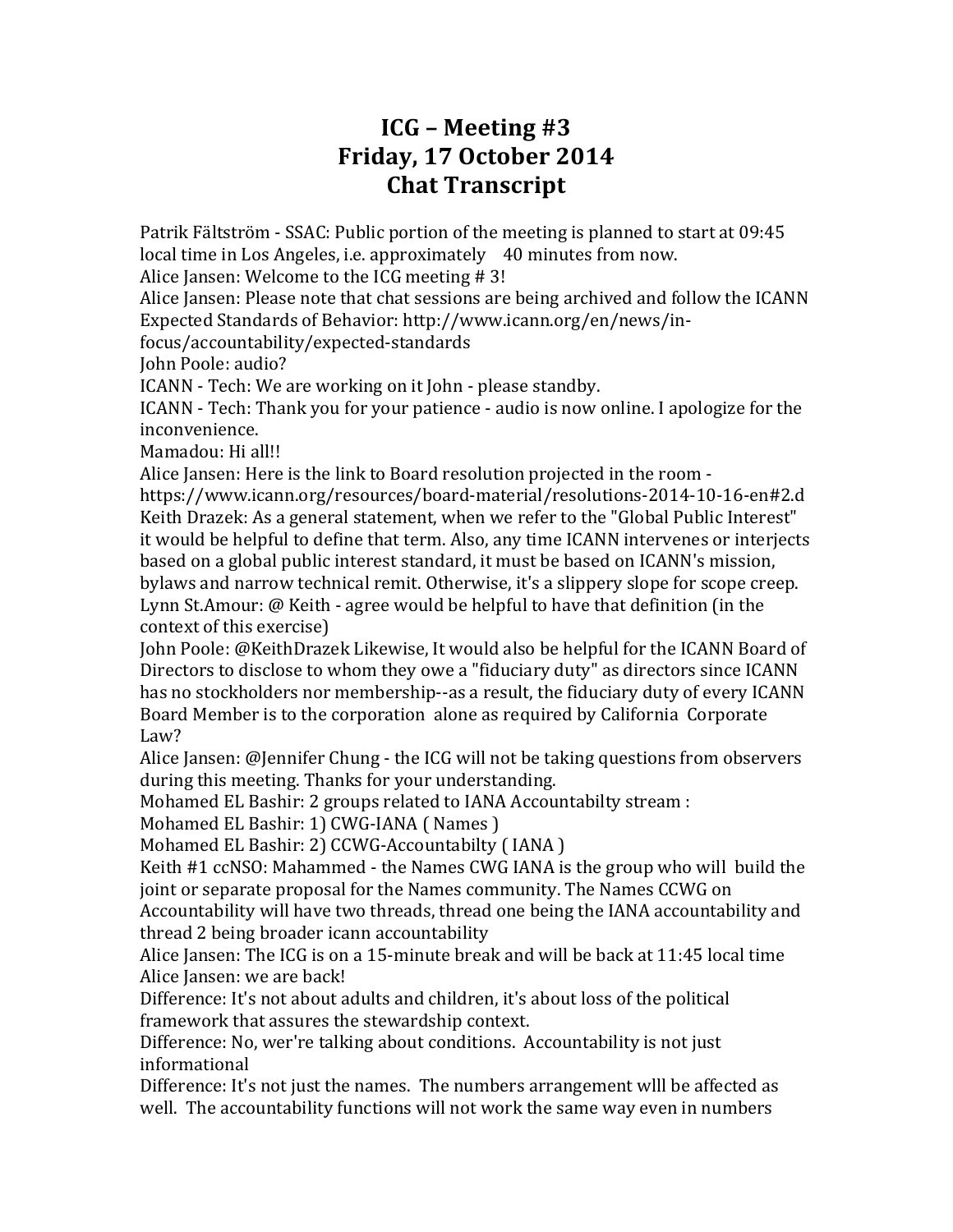Difference: stability is critical

Difference: but people don't yet comprehend how it's stable now

Difference: Most important: in the absence, even if you say nothing about it, you will be left in a very different political context

Difference: Milton is trying to deal with the issue, but he seems to see it as inherent to the difference between numbers/parameters and names

Difference: Right, if the communities raise the point, they can identify conditions they see necssary

Difference: Wrong. Protocols/parameters have the same issue.

Keith #1 ccNSO: But its a different difference Difference...

Difference: Right! But how to make the stewardship work is the whole question.

Difference: Yes, something that approximates the "culture of free expression"

Difference: But not (inter)governmental

Difference: You simply have to find a way to replace that.

Difference: Can't do it with contracts. It's about the context vou're left in.

Difference: tech/operational/day-to-day vs public policy is not the distinction

Difference: No the role was the basis of recourse, even if never exercised

Difference: Sure you can

Difference: You can clearly identify what's lost

Difference: Yep, great

Difference: Encourage the problem goes to the communities

Difference: Sure the corporate establishment is deficient, but more important is the fact that you don't have the same stewardship context without recourse

Difference: Yes, once you acknowledge this issue, you make the synthesis much easer and less fraught with contention

Difference: This is an illusion. The same issue is there for both numbers/protocols and names, just explicit or not

Difference: I think now thatthe issue is acknowledged, there will be forward progress

Difference: That includes parameters/numbers

Difference: Doesn't require a national government role

Difference: Supplements would be a good way to state -- from the cmmunities --

what things need to be addressed that appear extraneous

Difference: But the fact is that the RFP is written to allow stipulating conditions. Just need to be non-(inter)governmental

Difference: Well . . . the RFP is not written well. Gets stakeholder processes wrong, but never mind that

Keith Drazek: @Difference: can you please identify yourself so we know who you are?

Difference: Seth Johnson

Keith Drazek: Ok thank you.

John Poole: From the comments, apparently Chair and some others want a matrix to tell everyone what to do--what is expected--they apparently thinks they already

"knows" what end proposals will or should be. Dear ICG you handed off the work-let others do their work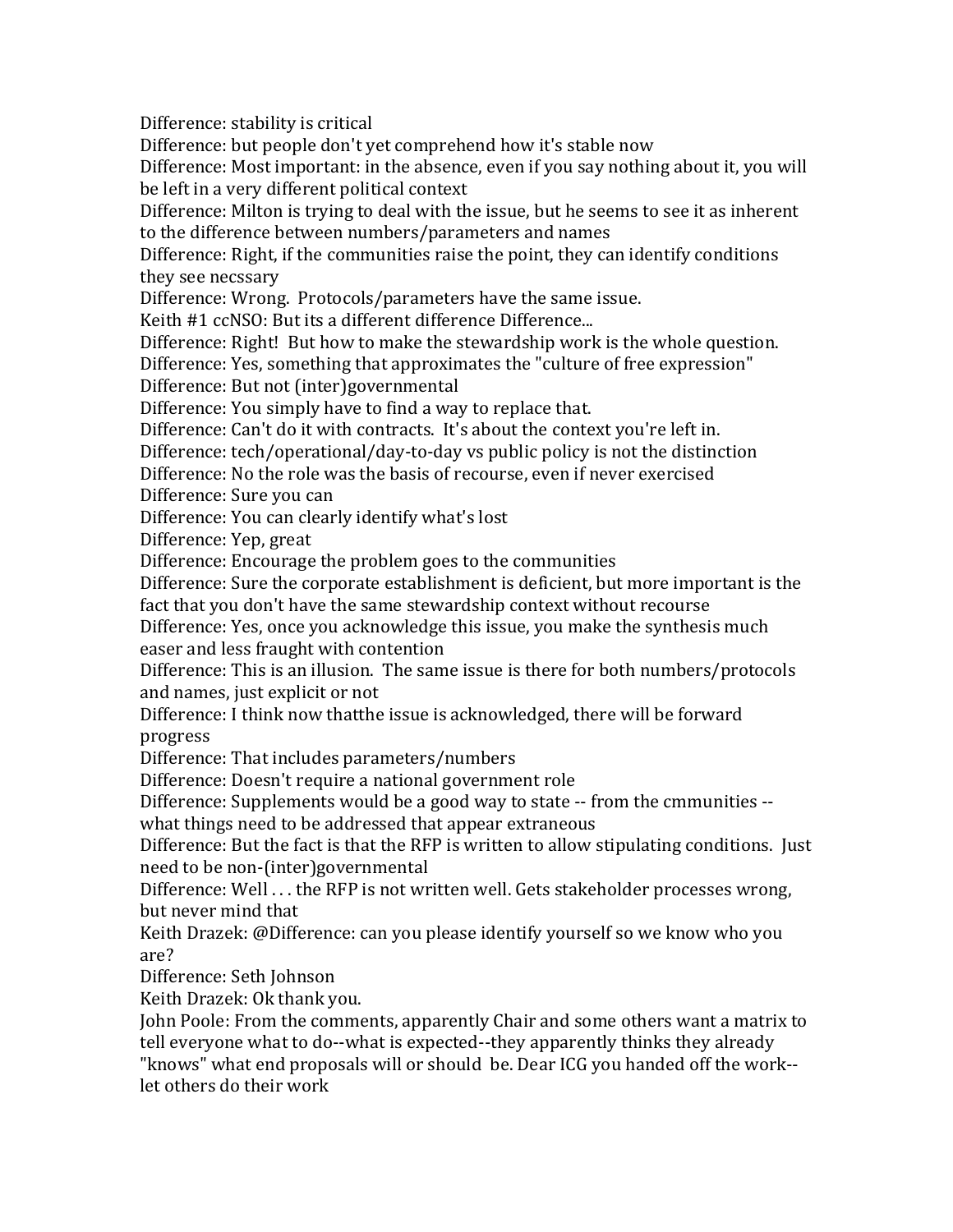Difference: The ICG has an (understandable) tendency to try to say "no/little change"

Difference: Doing a proper process improvement that acknowledges thes sort of tact issues requires udersanding that up front

Difference: tacit issues

Alice Jansen: The ICG session will resume at  $13:45$  local tile.

Alice Jansen: The ICG is about to reconvene

Alice Jansen: The ICG is now discussing the Finalization Process document available at: 

https://www.dropbox.com/sh/7x5poce3wb8ffsv/AADw9QOnkQDjNl3GlNIjoXuMa/ Proposal%20finalization%20process/proposal-finalization-process-v1.docx?dl=0 Difference: Audio check  $\dots$  not hearing anything. Did only momentarily

ICANN RP 3: You should be getting audio - I am connected to the Adobe room myself.

seun: Audio good here

Difference: thx, on my end then

Difference: It's back for me, just sporadic. will rely on the transcript or my provider improving

ICANN RP 3: Difference - if you are having trouble with the Adobe stream - you can use the MP3 stream here in the background and just mute your Adobe Connect session:

ICANN RP 3: http://stream.icann.org:8000/lax51-westside-en.m3u Difference: thx

Difference: Strikes me that that section of the RFP can be a guide for the ICG to just decide how best to compose something that's made up of elements that have strong consensus

Difference: (The section on consensus Patrik referenced)

Difference: Oh sure, there could be conflicts -- the problem of the nature of the new context will raise that issue. Again, folks continue to think that it should be presumed that things will continue as they have been.

Difference: The new context raises general questions of what to do about it -- the communities will likely come up with a variety of notions.

Difference: But the important thing will be to work "cross-functionally" at least to the extent that concerns of this sort arise (and they have)

Difference: It woul appear that conflict is coming, so long as people keep saying things will simply work the way they have. However: it doesn't sound like there's any reason to suppose the approaches need to conflict

Difference: Should try to encourage cross-community facilitation. This is something that needs foresight

Difference: However, I don't think ICG is about doing that, so much as: listen, this process raises issues that many don't anticipate, so you shoudl try to develop approaches across the communities

Difference: "You" being the communities -- ncourage them to do liaisons Sivasubramanian M: There is already an Accountability framework in place, there is a review process in place, and what the ICG could do is to reassure NTIA that Accountability process would move forward with improvements in the right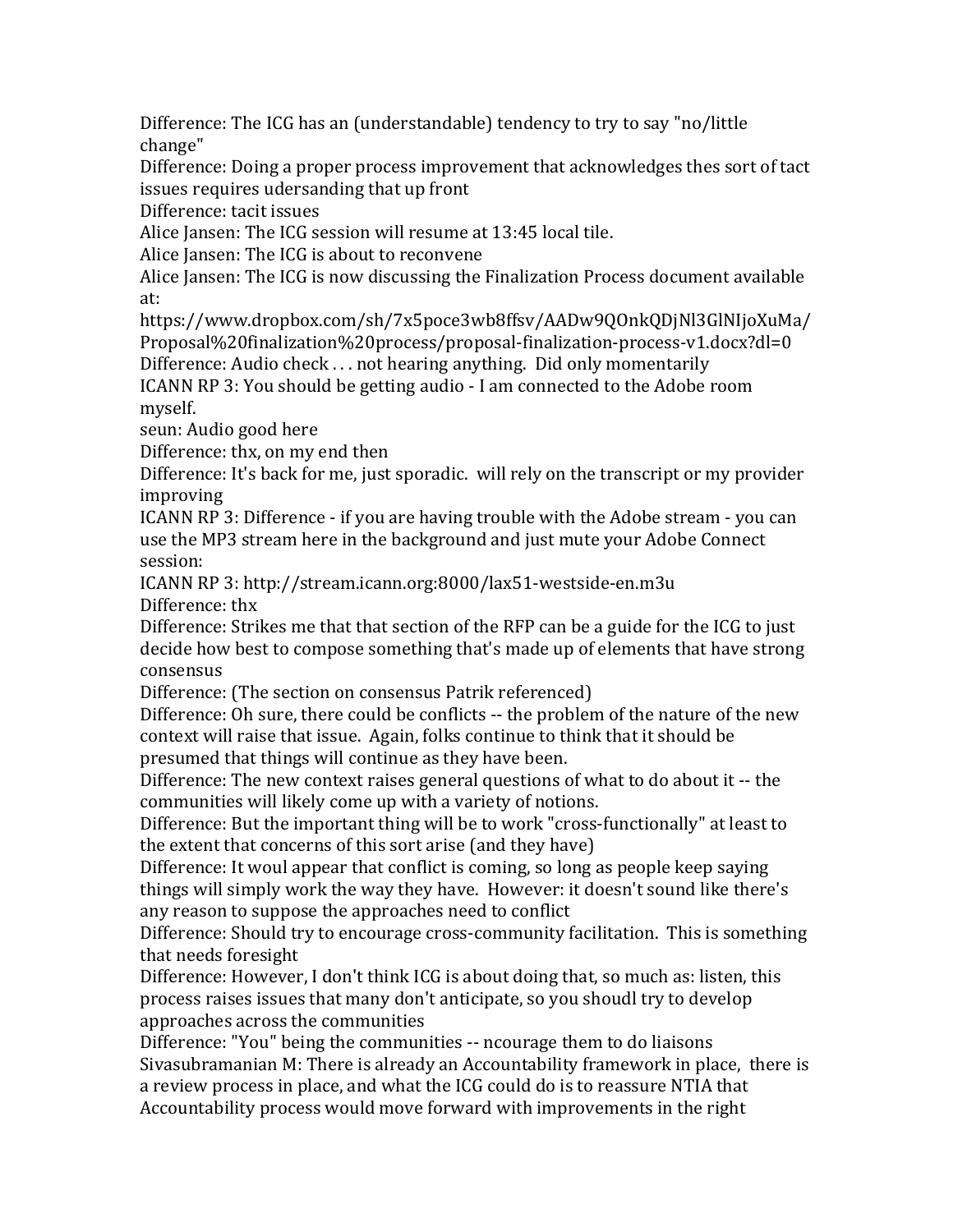direction. An indication of the possible improvements could be stated in the report to NTIA, but what more could be done within the limited time frame? There are no specific or critical Accountability issues to be solved before the Transtion and no new measures could be introduced within the limited time frame. So, the ICG could say that Accountability process improvements would be carried out on an ongoing basis in the near term and long term

Difference: Oh, the mechanisms can conflict, sure. You can't just say that's implausible

Difference: I think let it be all messy, you want to encourage the communities to grasp what the others are doing. Plus a third community can have the political opportunity of interjecting a new perspective

Difference: Well, thats another question: analysis of just one? The question was working with two to start with

Difference: Yes, that's a fact, we have different models!  $\cdot$ -)

Difference: Milton, it can be messy, the play will be alive.  $:$   $\cdot$ )

John Poole: no audio

Difference: Okay -- check: should there be video and audio happening now? Looks like the FAQ session was about to start, then everything stopped.

Alice Jansen: There is silence in the room for now  $\cdot$ -)

John Poole: have video, but someone killed the audio

Keith #1 ccNSO: Just setting up

John Poole: have audio now

Difference: Hello all, I restarted.

Difference: Have audio/video

Alice Jansen: Unfortunately there is an issue with the screen pod - FAOs available at: https://www.dropbox.com/sh/7x5poce3wb8ffsv/AADU032uWrbvFbCL2\_F71uu2a /FAQ?dl=0 

Difference: thx

Difference: which faq doc are they discussing?

Difference: Final? V3? -clean?

Alice Iansen:

https://www.dropbox.com/sh/7x5poce3wb8ffsv/AAC5911T8FFAR5\_o7pV51O7Fa /FAQ/ICG-FAQ-v3%20-%20clean.doc?dl=0

Difference: Great

Alice Jansen: unfortunately I believe not all most recent edits are included in that version but it is the most recent uploaded document  $(15min)$  we have on the web Difference: I'll try to track it, but if you know where they're positioned in it at the mo, wd help "top of page  $2" -$  "item  $3" -$  topic?

ICANN RP 3: I'll have the camera zoom in a bit to help you - sorry about the Pod. Difference: Okay, it's pretty blurry, but I think I've bothered the tech aspect here enough.

Difference: Wow, important stuff being discussed though. Not getting audio again, and maybe thevideo is stalled on the document.

Difference: No. video is live

ICANN RP 3: Audio is coming through cleanly at the moment.

Difference: Got it now, sort of ;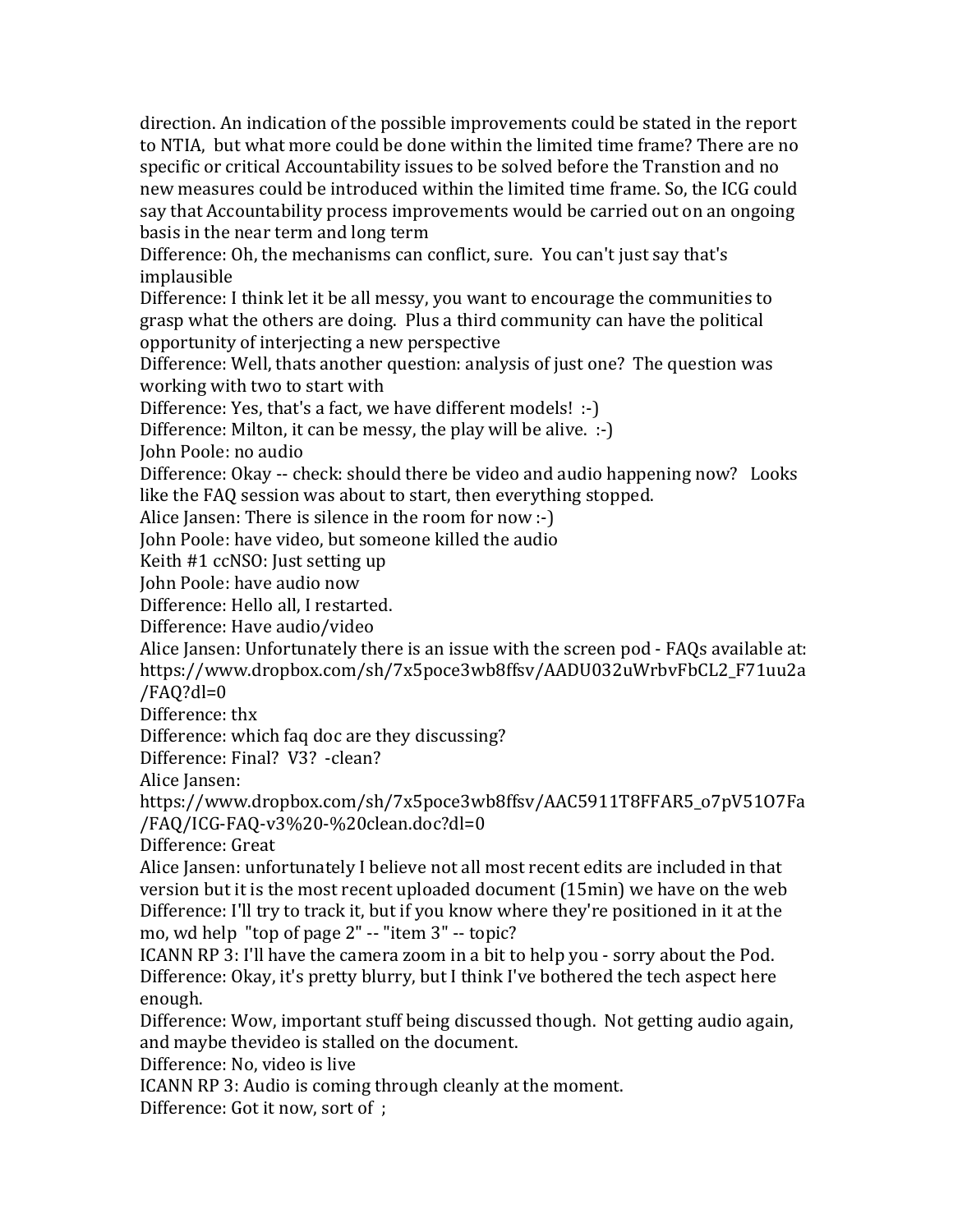Difference: Got it now, sort of., thx

Milton: Techno.CAT is in the house!

Milton: reveal your true identity, CAT!!!

Milton: There are rumours about that you are really a dog....

Difference: ?? You mean me? I did upon request. This is not likely who you';re

thinking of. It's Seth Johnson

Difference: Or are you having a fit of whimsy about cats and dogs?

Keith Drazek: He wasn't referring to you.

Milton: Look at the list of participants, "Difference," I was asking about Techno.CAT, not vou

Difference: Ah, okay

Tracy Hackshaw: Would the Tech team be able to share the document being edited in the Presentation window?

Difference: I wish I'd spelled it with an a: Differance.

Milton: perhaps Deference would be better

Keith  $#1$  ccNSO: So a cat and a dog walk into a bar. Someone asks "whats the difference"?

Difference: @Milton: no, never. I'm all on the differing going on in that primordial substratum LOL

ICANN RP 3: Tracy - The document is being edited from a different laptop, unfortunately we're unable to get it synced with the Presentation pod without interrupting the discussion.

Alice Jansen:  $\mathcal{Q}$ Tracy - unfortunately there is an issue with the presentation pod. Alice Jansen: Our tech-team is working on fixing it. Our apologies for the inconvenience

Tracy Hackshaw: OK. Thanks all. Understood.

Jean-Jacques Subrenat: All: following on my suggestion to replace "coordination" by "articulation", I just checked an online dictionary, which suggests "link between A and  $B$ ".

Roosevelt King (Barbados): some sound problems?

Tracy Hackshaw: Sounds like inside an old movie film projector/underwater/inside a car engine

ICANN RP 3: Working on it - on moment please.

Tracy Hackshaw: Improved

Milton: Proposed FAQ question: Will Kansas City defeat the Giants in the World Series?

Milton: "Nothing is being shared". Anywhere. Damn. That's really depressing. ICANN RP 3: Nothing is being shared in the physical room at the moment.

Milton:  $oh$  ;-)

Milton: I feel better already

ICANN RP 3: Just the final score of the World Series.

Alice Jansen: We will be back at 4:15 local time.

Keith #1 ccNSO: Is the World Series actually a global concept?

Tracy Hackshaw: World Series with teams competing from two countries ... awesome

Tracy Hackshaw: US & Canada